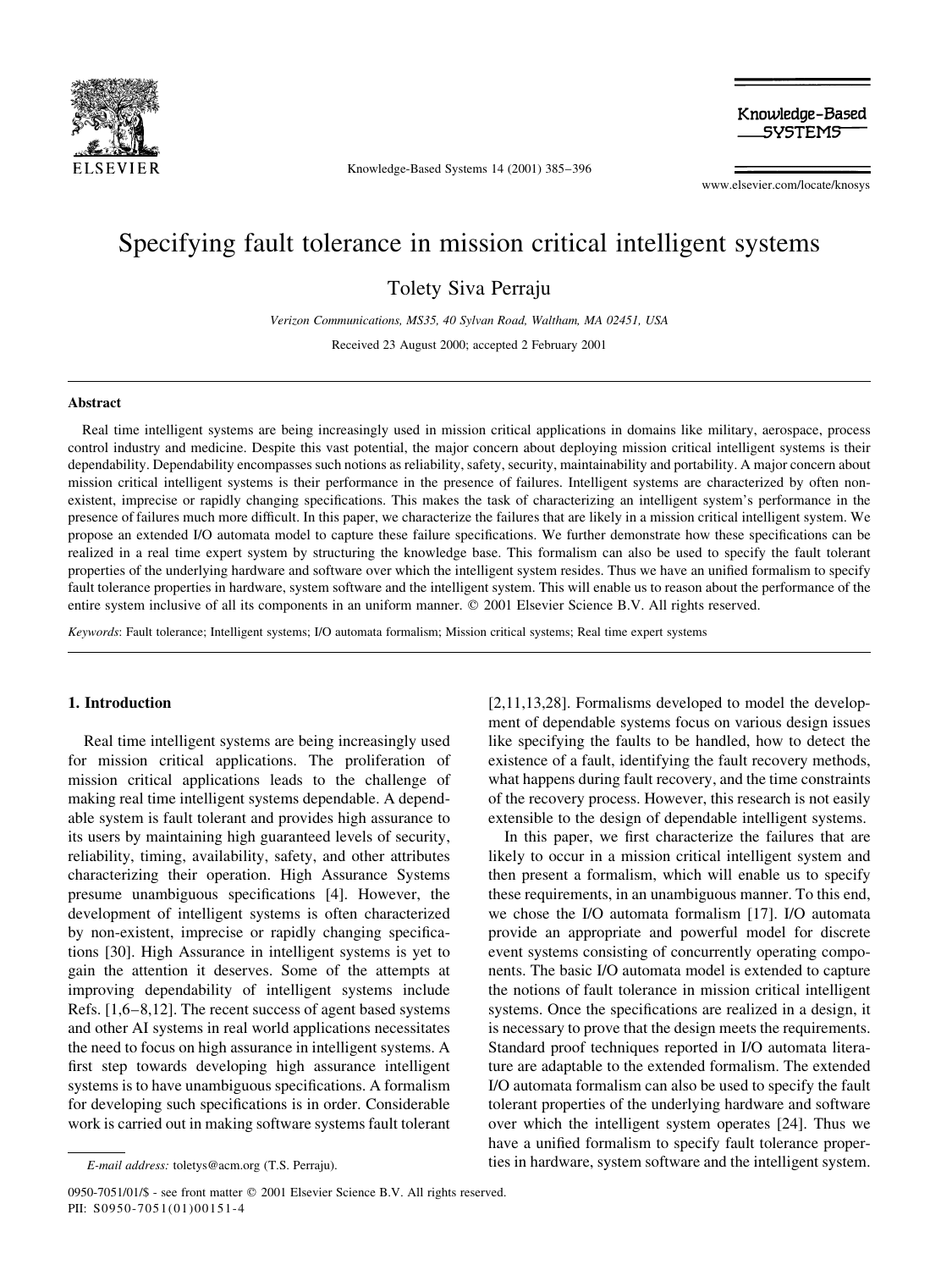This will enable us to reason about the performance of the entire system inclusive of all its components in a uniform manner.

In Section 2, we characterize faults, failures and the associated recovery methods in high assurance intelligent systems. In Section 3, we present the I/O automata formalism, followed by an extension to specify fault tolerance. Section 4, shows how to specify failure detection and recovery in intelligent systems using the extended I/O automata formalism. In Section 5, we describe, how the specification of fault tolerant properties are realized by structuring the knowledge base of an intelligent system. Section 6 concludes with directions for future work.

#### 2. Faults, failures and recovery

A failure in a system refers to its inability to perform some of its designated functions or to deliver the specified services. A fault is the adjudged reason of the failure. A fault is noticed when a corresponding failure is detected at the system boundary. Since, failures are the observable symptoms that need to be overcome in a high assurance system, we restrict our attention to failures.

#### 2.1. Failures in intelligent systems

Intelligent systems are increasingly likely to encounter failures, as they are being deployed in mission critical environments. The likely sources of failures are:

- hardware and software faults in the underlying computational platform;
- failures induced by faults in the external environment and
- cognitive failures.

Hardware and software failures and pertinent fault tolerance approaches are dealt with extensively in fault tolerant systems research [14]. We assume the availability of a fault tolerant computing platform, on which the high assurance intelligent system will run<sup>1</sup>.

Failures due to external environment faults occur when there is a deviation in the environment from its expected behavior<sup>2</sup>. These faults usually manifest as errors in the input data. For example, in a resistive circuit the voltage and current readings fail to follow the Ohm's law. This error could be either due a fault in the observed system itself (in this case the resistive circuit) or in the sensors employed to observe the target system (voltmeters and ammeters). The faults in the external world are inputs to the intelligent system. The system is expected to perform inference using these inputs and arrive at a conclusion.

The faults in the sensors employed to observe the target system are to be reckoned with, in making a mission critical intelligent system fault tolerant. Sensor faults cause failures, termed as *data integrity violations*<sup>3</sup>. Data integrity violations are transient failures. These failures are due to skew in the data. They are removed once the skew is corrected. Research is carried out in designing fault tolerant data fusion algorithms [5,19]. In these algorithms, data inputs from multiple sensors monitoring the same parameter are used to arrive at an estimate of the monitored parameter, with acceptable degree of accuracy. However, in mission critical systems, where space is usually at premium, multiple sensors are a luxury. The alternate strategy is *data corroboration*. Data corroboration is the process of validating an observed parameter value by using the readings of one or more related parameters. For example, in the resistive circuit, if the voltage reading is beyond the expected range, the accuracy of the voltage value can be estimated by taking the current reading and applying the Ohm's law<sup>4</sup>.

Cognitive failures occur during the problem solving activity of the intelligent system. Cognitive failures occur either when the intelligent system is unable to meet a deadline or when it is unable to solve a given problem. The former are failures due to *deadline violations*, while the latter are *heuristic failures*.

Deadline violations occur either because the required action is taken after the deadline has passed or no action is taken by the intelligent system. These are usually transient in nature and appropriate recovery strategies can be applied.

A heuristic failure occurs when the proposed action is an inadequate or incorrect response to the input stimulus and the current state of the world. These failures also occur when actions taken by the intelligent system fail to have the desired effect on the environment. The former can be classified as heuristic failures due to *inadequacy in heuris*tics employed and the latter as failures due to actions having no desired effects on the external world.

Heuristic failures can either be transient or permanent faults. Failures due to heuristic inadequacies are permanent failures. These could be either due to inadequate knowledge to solve the problem, or an ill suited inference strategy. Heuristics not having the desired effect on the environment, could be either due to:

- the action proposed by the system being inappropriate to the current state of the world or
- a change in the state of the external world between the time when the system sensed its environment and the time at which the system initiated an action in response.

A computing platform whose behavior is well defined for a given set of fault hypothesis is a fault tolerant platform.

 $2\degree$  The environment includes the world in which the system functions and any other system that may possibly interact with the intelligent system.

Data integrity violations occur when the sensor readings do not correspond to the observed parameter's actual value but are skewed.

In practice, data corroboration requires multiple parameters. Data corroboration with a single parameter value is a hazardous approach, decreasing the dependability of the system.